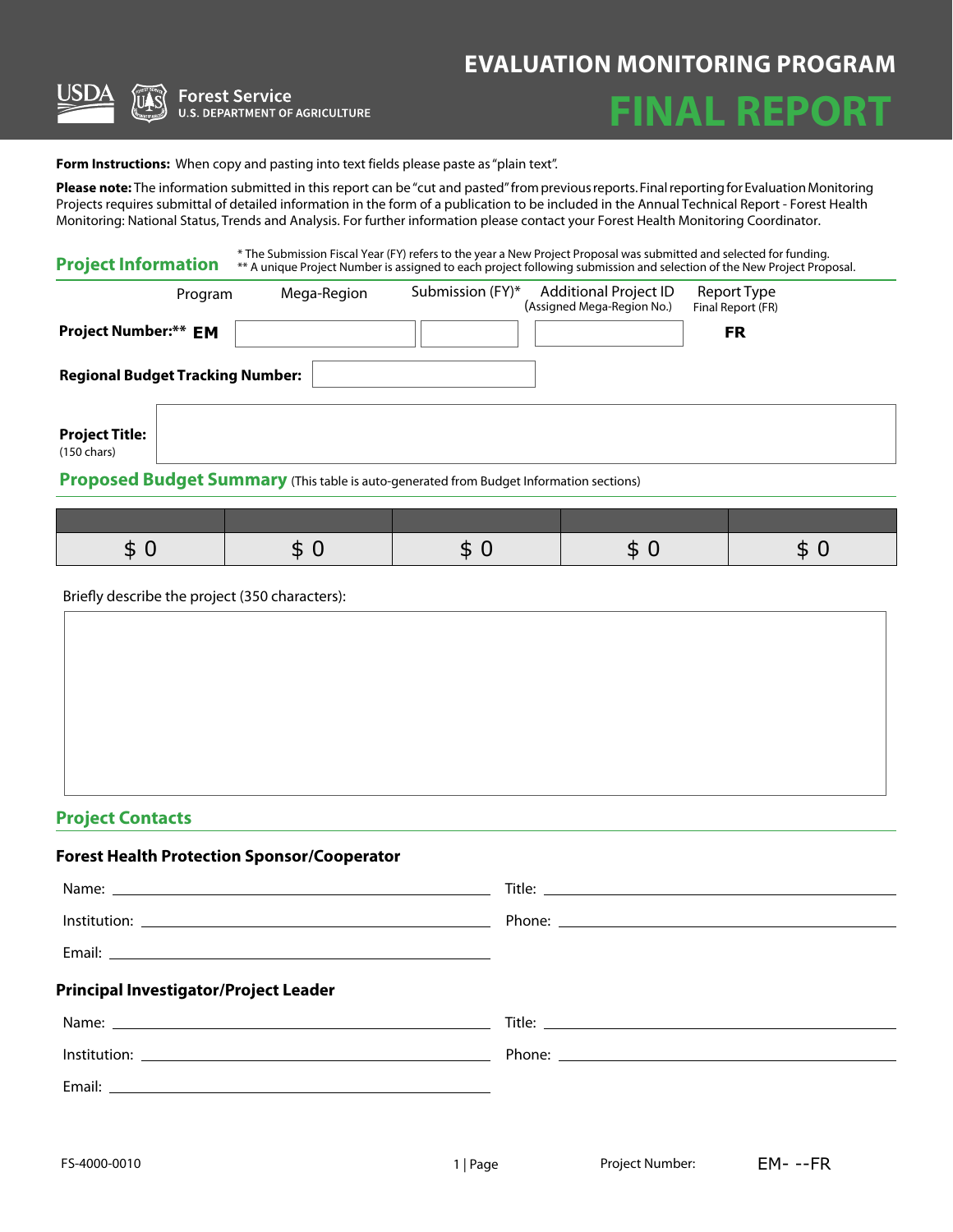Progress - Give a brief description of overall Progress on this Project including explanation of any delays or deviation from original plan (750 chars)

Methods - Give a description of actvities completed during the reporting period (1500 chars)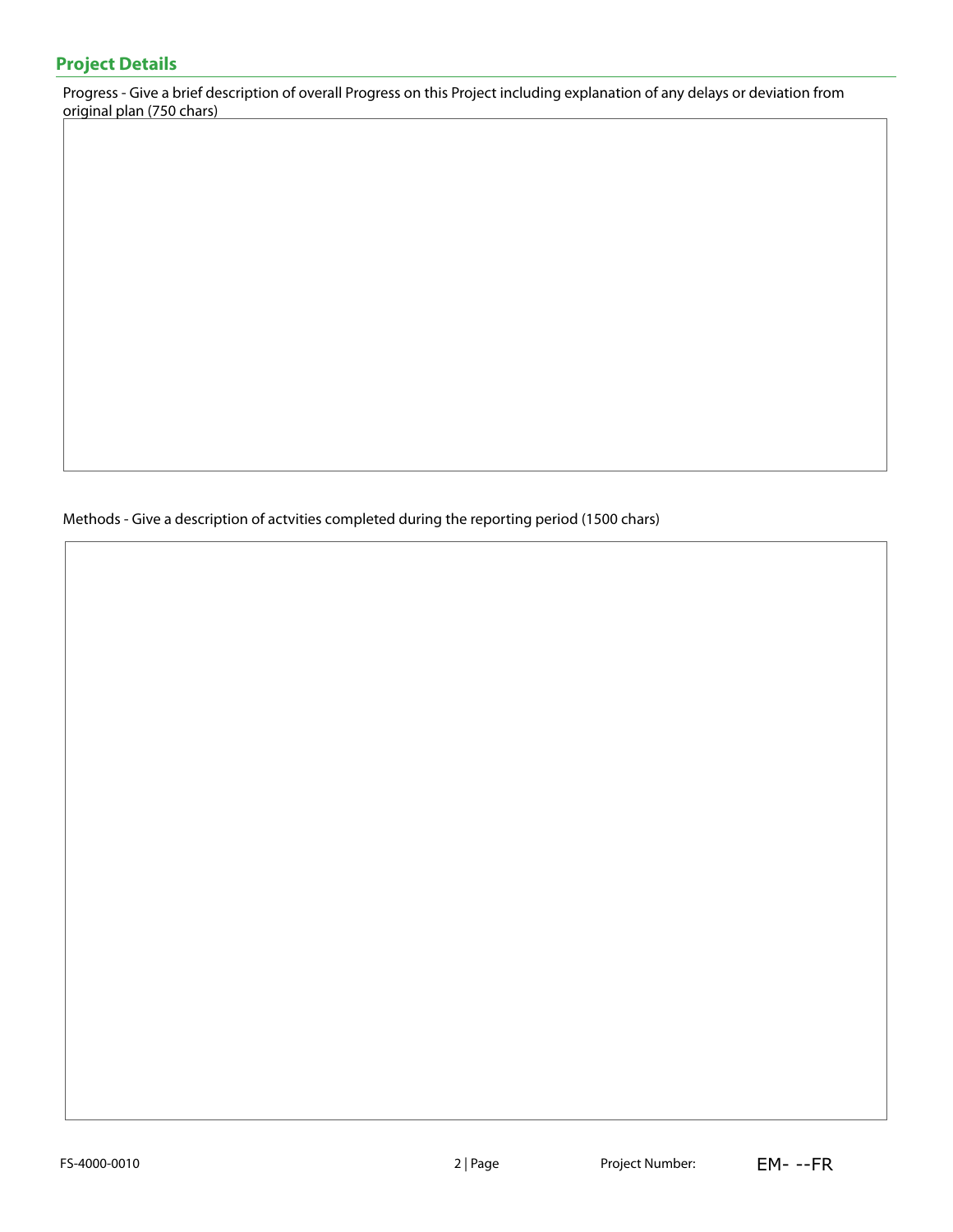#### Products - Briefly describe any products produced during the reporting period, including presentations and documents (750 chars)

#### Schedule of Activities - Listing of upcoming major events (750 chars)

New Citations: (Recent publications not listed on proposal, but pertient to the Project) (1000 chars)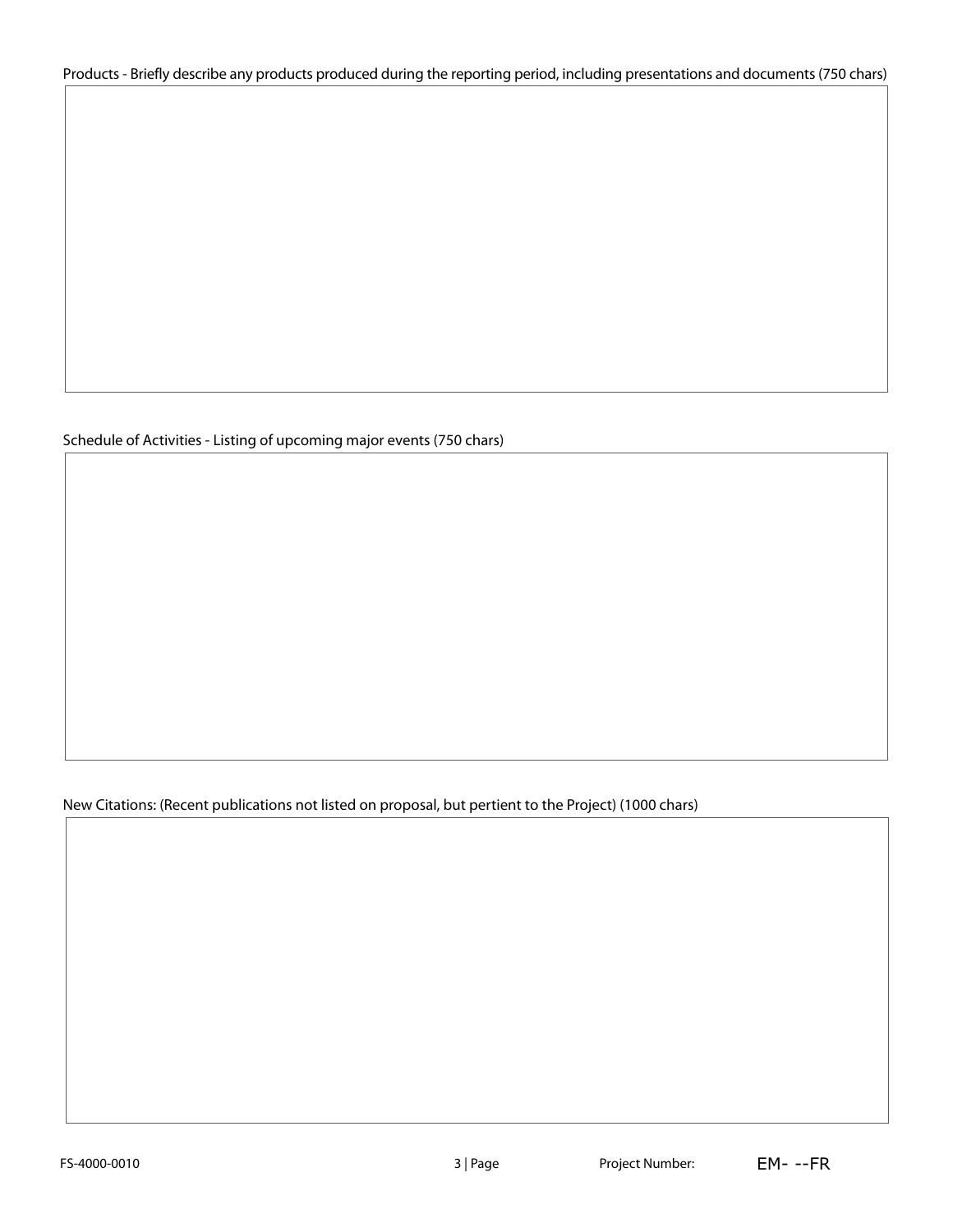#### Year 1 Budget Information (For a summary of total project costs, see page 1) If there have been no changes, this information may be copied from original Proposal.

Fiscal Year (FY):

| <b>Budget Type</b> | Budget                            | <b>Requested EM</b><br>Funding | Non-Federal Match** | Leveraged Funds*** | <b>Match Source</b> | Leveraged Source |
|--------------------|-----------------------------------|--------------------------------|---------------------|--------------------|---------------------|------------------|
| ADMINISTRATION     | Salary                            |                                |                     |                    |                     |                  |
|                    | <b>Travel for Data Collection</b> |                                |                     |                    |                     |                  |
|                    | Travel to Meetings*               |                                |                     |                    |                     |                  |
|                    | Travel for Other                  |                                |                     |                    |                     |                  |
| PROCUREMENT        | Contracting                       |                                |                     |                    |                     |                  |
|                    | Equipment                         |                                |                     |                    |                     |                  |
|                    | Supplies                          |                                |                     |                    |                     |                  |
| <b>INDIRECT</b>    | Overhead                          |                                |                     |                    |                     |                  |
|                    | Other                             |                                |                     |                    |                     |                  |
|                    | SUBTOTAL $\vert \$ 0 \vert$       |                                | \$0                 | \$0                |                     |                  |

Overhead Rate % (Describe in Notes): Year 1 Total:

Year 1 Notes (1000 chars):

\* Funds allocated for "Travel to Meetings" in year 1 will only be approved for proposals requesting a single year of funding.

\*\* Non-Federal Matching (cost sharing) funds are raised from outside sources to increase the level of support provided by the Federal Government. This includes both cash and in-kind contributions.

\*\*\* Leveraged Funds are raised from outside sources to increase the level of support provided by the Federal Government (including cash and in-kind contributions) beyond the non-Federal matching requirements.

\$ 0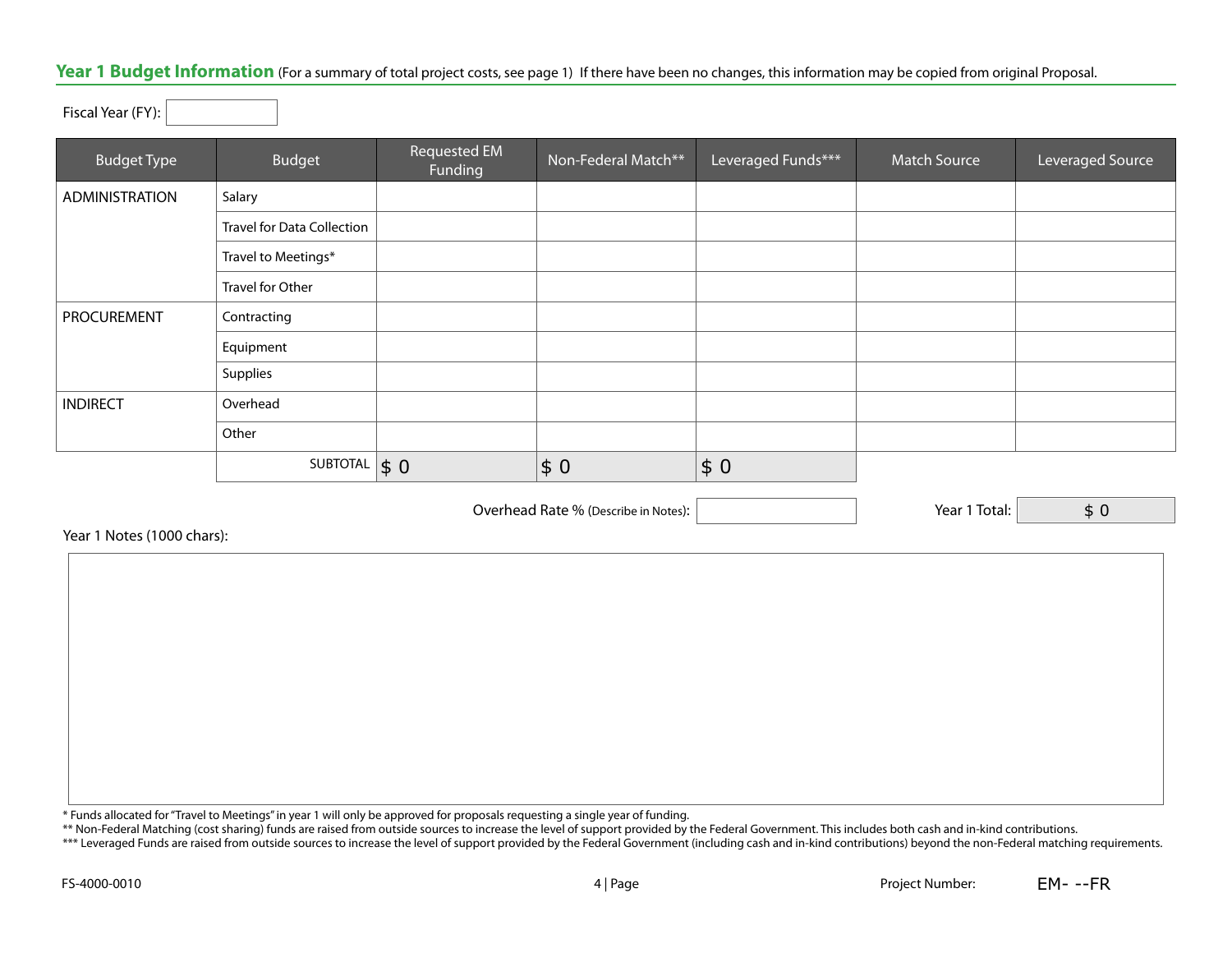## Year 2 Budget Information (For a summary of total project costs, see page 1)

### Fiscal Year (FY):

| <b>Budget Type</b> | Budget                            | Requested EM<br>Funding   | Non-Federal Match | Leveraged Funds | <b>Match Source</b> | Leveraged Source |
|--------------------|-----------------------------------|---------------------------|-------------------|-----------------|---------------------|------------------|
| ADMINISTRATION     | Salary                            |                           |                   |                 |                     |                  |
|                    | <b>Travel for Data Collection</b> |                           |                   |                 |                     |                  |
|                    | <b>Travel to Meetings</b>         |                           |                   |                 |                     |                  |
|                    | Travel for Other                  |                           |                   |                 |                     |                  |
| <b>PROCUREMENT</b> | Contracting                       |                           |                   |                 |                     |                  |
|                    | Equipment                         |                           |                   |                 |                     |                  |
|                    | Supplies                          |                           |                   |                 |                     |                  |
| <b>INDIRECT</b>    | Overhead                          |                           |                   |                 |                     |                  |
|                    | Other                             |                           |                   |                 |                     |                  |
|                    | SUBTOTAL                          | $\vert \mathsf{s}\vert 0$ | \$0               | \$0             |                     |                  |

Overhead Rate %:  $\boxed{\phantom{\begin{bmatrix} 0 \end{bmatrix}}$  / Year 2 Total:

Year 2 Notes (1000 chars):

| 'ear 2 Notes (1000 chars): |  |  |
|----------------------------|--|--|
|                            |  |  |
|                            |  |  |
|                            |  |  |
|                            |  |  |
|                            |  |  |
|                            |  |  |
|                            |  |  |
|                            |  |  |
|                            |  |  |
|                            |  |  |
|                            |  |  |
|                            |  |  |
|                            |  |  |
|                            |  |  |

\$ 0